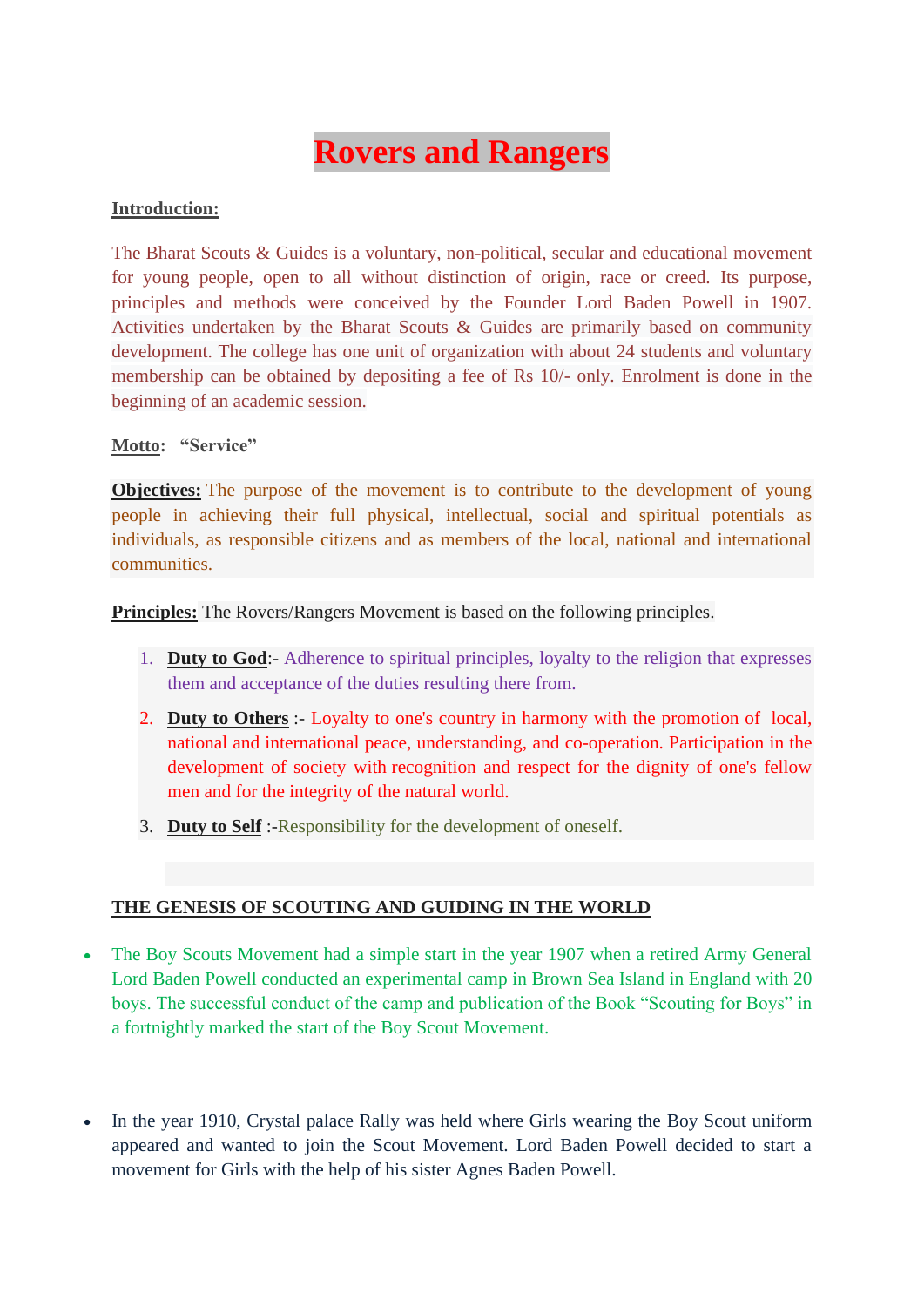## **SCOUTING IN INDIA**

- Scouting started in India in the year 1909, when Captain T.H.Baker established the first Scout Troop in Bangalore and got it registered with imperial Headquarters, London. Subsequently, Scout Troops were formed in Kirkee (Pune), Shimla, Madras, Jabalpur, Lonavla (Mumbai) and registered with the Imperial Headquarters during 1910 and 1911. These units were open to European and Anglo Indian Children only.
- The first Guide Company in India was started in Jabalpur, Central India in 1911.
- As the Scout Movement was not initially open to the Indian boys, Nationalist leaders of India decided to offer Scouting activities to Indian Boys and Sewa Samiti Scout Association was formed with Headquarters in Allahabad by Pandit Madan Mohan Malviya, Pandit Hriday Nath Kunzru and Pandit Sriram Bajpai. Dr.Annie Besant with the help of Shri G.S.Arundale started a separate Scout Association for Indian Boys in Madras.
- Efforts were made for unification of different scout groups existing in India during the visit of Lord Baden Powell to India in 1921 and 1937 but failed. Major reason for the failure in unification was the promise clause which included the word "Duty to King". Our Patriotic sentiments of our Nationalist leaders did not approve the allegiance to the British and Empire instead it was insisted that allegiance loyalty to the Country should be part of the Scout Promise.

**Rangers Group Leader (Women section):** Ms. Poonam Kumari **Rovers Group Leader (Men Section):** Dr. Vishal Kumar [Rover and Rangers Registration Form Download](https://drive.google.com/file/d/1doQsUyyrwWLmELO1lpX9ZdmFVMhbLNVB/view?usp=sharing)